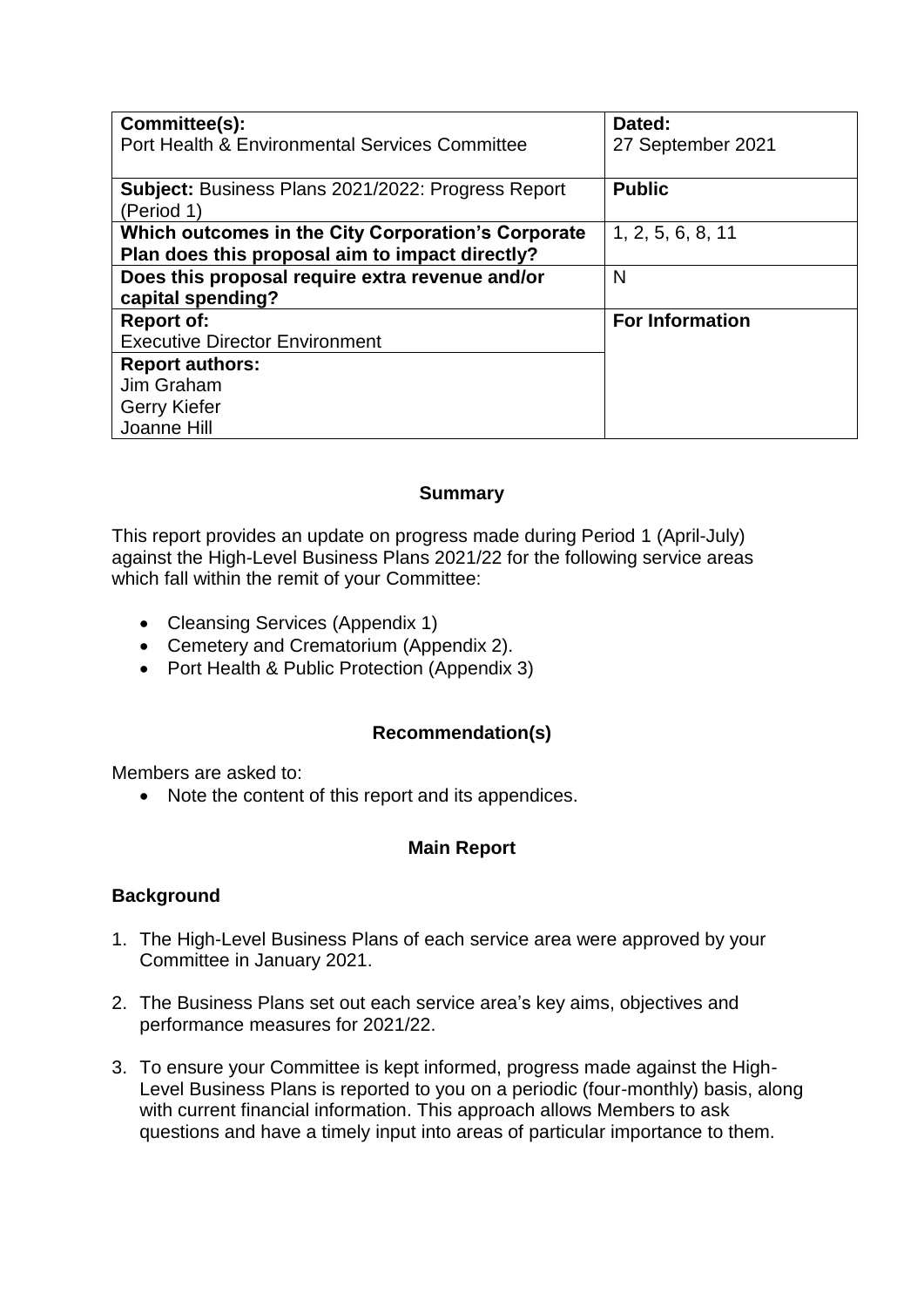## **Cleansing Services**

## **Current Position**

- 4. The focus of the Cleansing Service during this period has largely remained dealing with the Covid-19 outbreak along with implementing the new service model that was necessitated by the 2021/22 budget changes. A verbal update on the effects of these changes will be provide to this committee and a full report will be provided in November 2021.
- 5. Throughout April, May and June the City took delivery of the new electric Refuse Collection Vehicle (RCV) fleet. This is the first fully electric RCV fleet in the country and will contribute towards the City's carbon reduction and air quality targets. As with any new technology there has been some initial technical issues but the manufacturer, Electra, have been prompt in attending to resolve these problems and the vehicles are currently performing satisfactorily.
- 6. Following inspections in April and May, the City was reaccredited with the Silver and Gold Standards for Transport for London Fleet Operator Recognition Scheme (FORS) which acknowledges excellence in all aspects of safety, fuel efficiency, economical operations and vehicle emissions.
- 7. Detailed outcomes against the performance indicators are provided in Appendix 1c and our infographics are provided in Appendix 1a.

## Financial Information

8. The end of July 2021 monitoring position for the services of Environment Department (which were formerly known as the Built Environment) within Port Health & Environmental Services Committee is provided at Appendix 1b. This shows a net overspend to date for the Department of £5k (0.2%) against the overall local risk budget to date of £3.32m for 2021/22.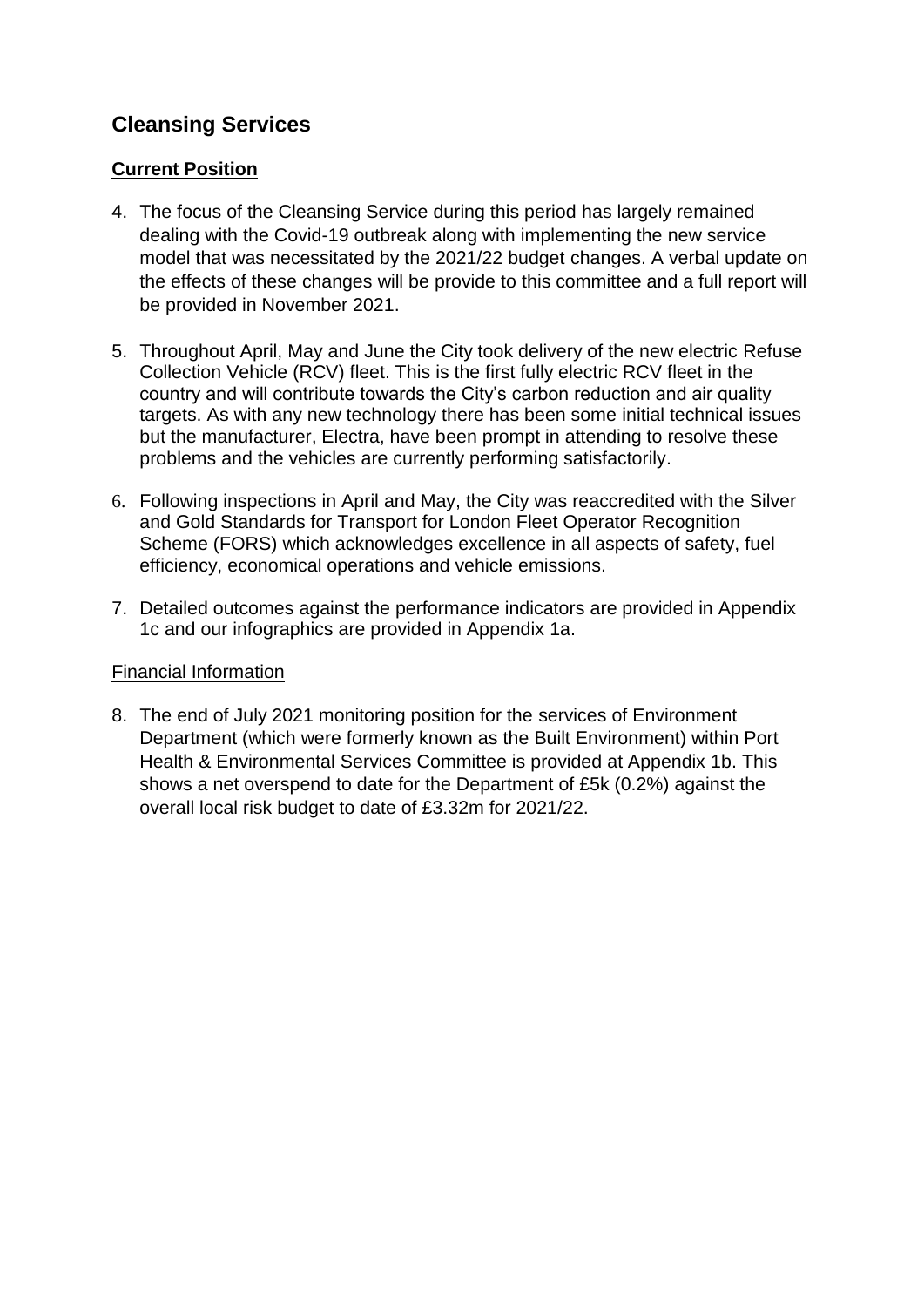

#### *Notes:*

*1. Graph shows the actual local risk net position against the profiled budget to date for each Division.*

*2. A position above the baseline shows overall net income.*

*3. A position below the baseline shows overall net expenditure.*

*4. Cleansing Services total actual to date net exp of £3.325m is £5k over the profiled budget to date of £3,320k.*

- 9. The position at the end of July 2021 is almost exactly on budget.
- 10.Overall, the Executive Director Environment is currently forecasting a year end overspend position of £684k (9.0%) for her City Fund services.
- 11.The reasons for the significant budget variations are detailed in Appendix 1b, which sets out a detailed financial analysis of each individual division of service relating to this Committee, for the services the Executive Director Environment manages.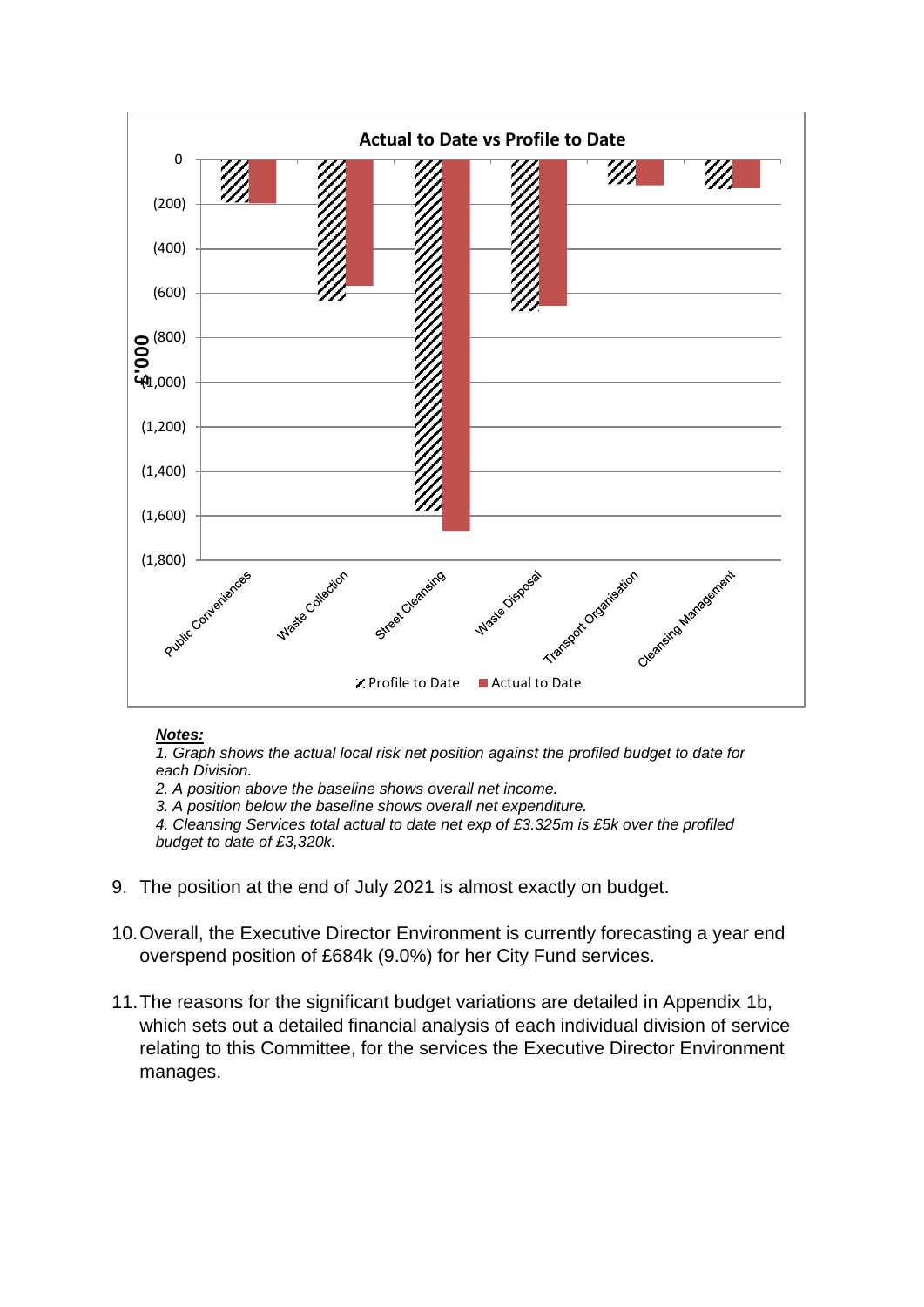

#### *Notes:*

*1. Zero is the baseline latest approved budget for each Division of Service.*

*2. Graph shows projected outturn position against the latest approved budget.*

*3. A variance above the baseline is favourable i.e. either additional income or reduced expenditure.*

*4. A variance below the baseline is unfavourable i.e. additional expenditure or reduced income.*

*5. Overall the Service is forecasting an overspend of £684k at year end - see para 12*

- 12.The Executive Director Environment anticipates that the budget position will worsen by year end, most significantly due to the 12% TOM savings on Cleansing Management still to be delivered. This will be partly offset by additional commercial waste royalty income, and a transfer from the Landfill Allowance Trading Scheme (LATS) reserve.
- 13.The Executive Director is continuing to review all opportunities to further reduce the projected overspend.

## **Cemetery & Crematorium**

### Current Position

14.At the end of Period 1 the Cemetery and Crematorium remains busy and operating at levels similar to the same period in previous years, excluding 2020/21, with burials are slightly up on the 7 year average at this period (excluding 2020/21) and cremations are slightly down.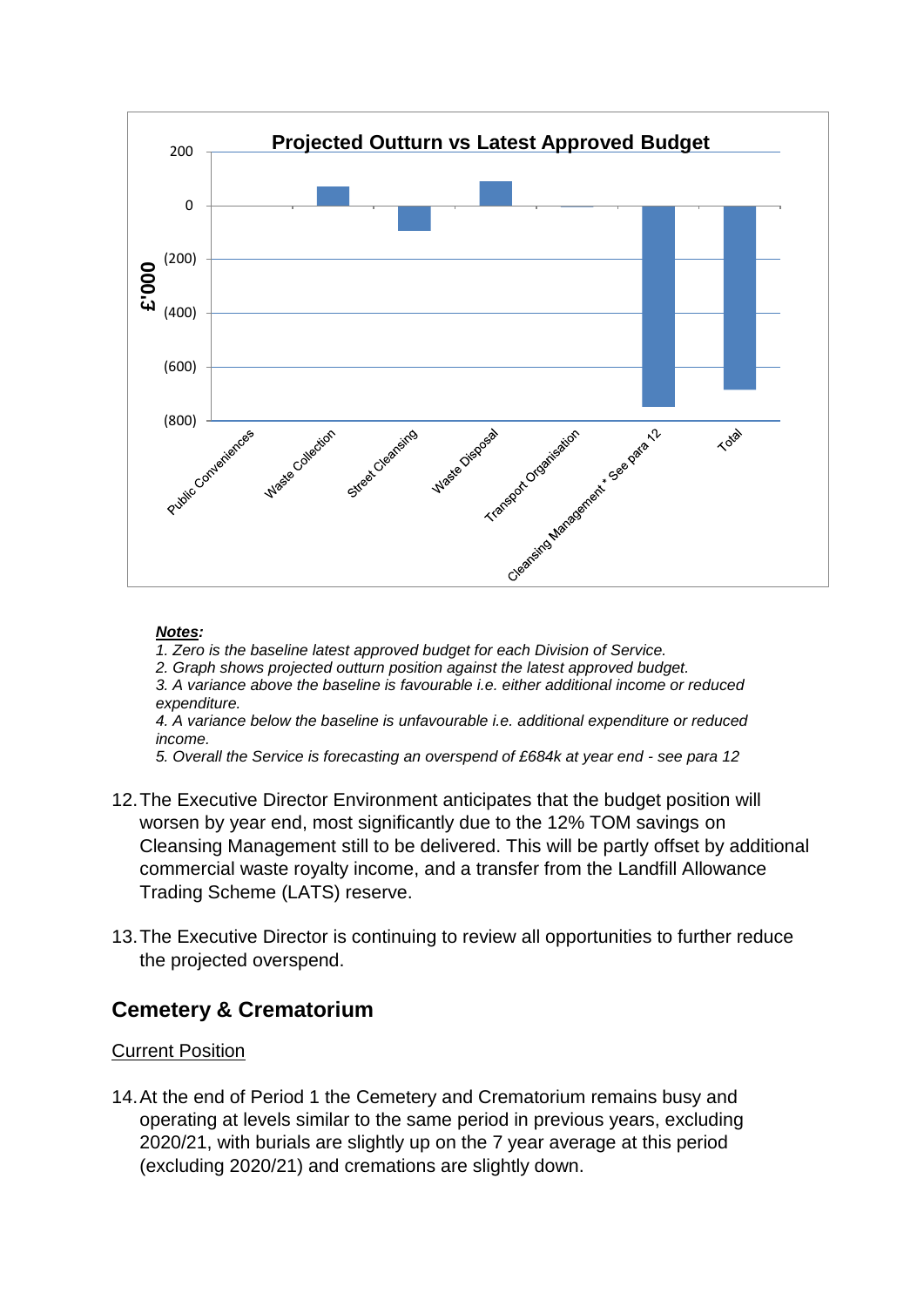

- 15.Details of our performance against our performance measures is attached as Appendix 2.
- 16.All of the cremator replacement works from 202/21 are now complete and the equipment is working well. This should begin to show benefits in the energy use going forwards and will also have a significant impact of emissions now that all cremators are fitted with flue gas treatment plant.
- 17.Funeral streaming was operational from February 2021 from the two chapels at the Modern Crematorium building: the North and South Chapels. From 1 April to 30 July we carried out 217 webcasting (live streaming) services.
- 18.The current café lease expires in October and the Cemetery and Crematorium advertised during the summer for a tenant to operate the café for a five year plus period from October 2021 to January 2027. Four submissions were received which were evaluated 60% quality and 40% price. The winning bidder is the charity, the Royal Voluntary Service.

#### Financial Information

19.Income levels are slightly above budget profiles as there has been an increase in burials in new graves and cremations and an increase in new dedications within the memorial gardens in this period. However, there is much uncertainty regarding the death rate (and resulting burials and cremations) over the rest of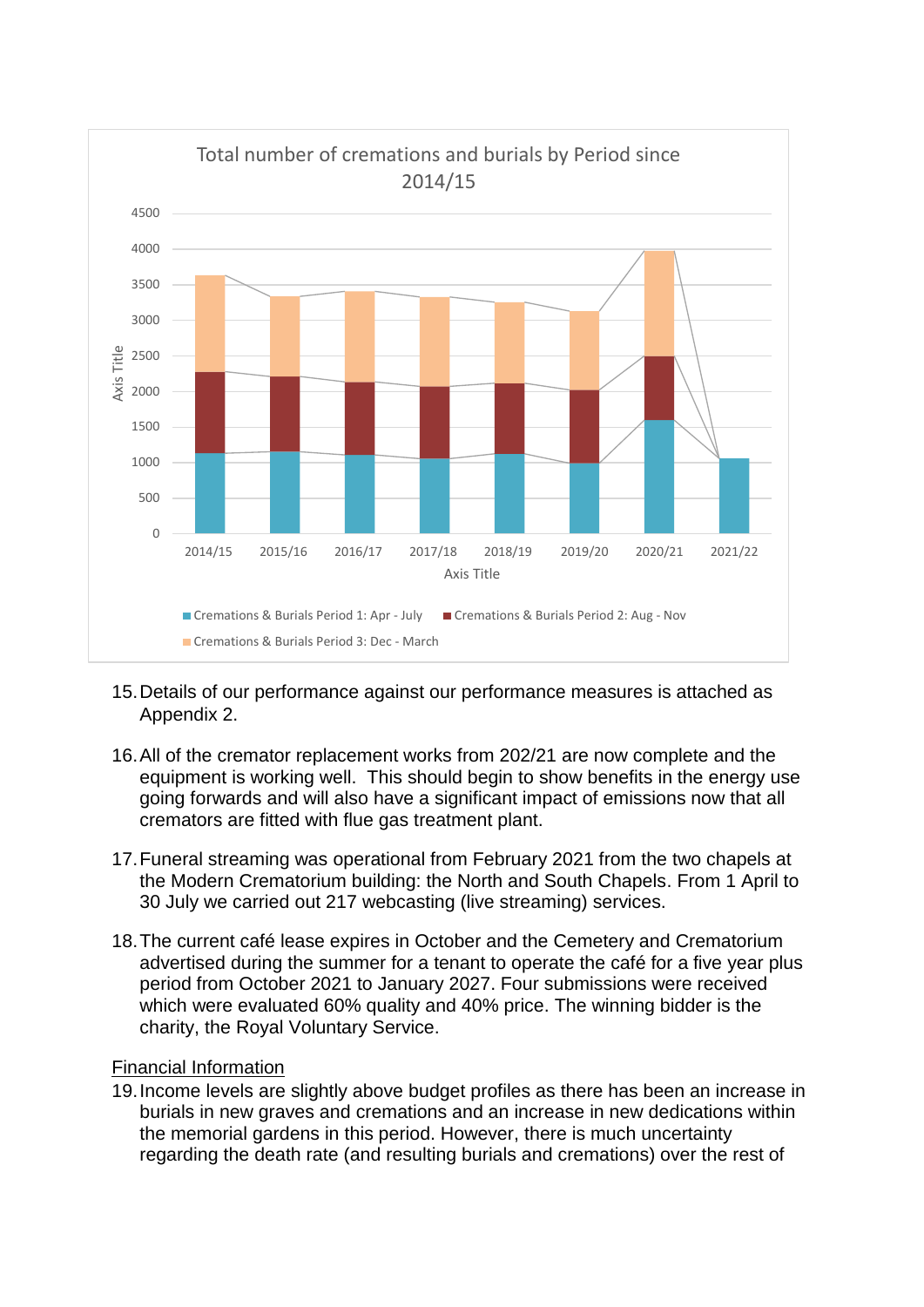this year which will impact on the year end income position. More detailed financial information is shown in appendix 2a.

20.The table below shows the actual gross and net income for previous financial years 2014/15 through to this year. Due to reduced expenditure, mainly arising in this period from supply chain issues delaying inhouse projects and provision of new equipment, the net budget position is above its usual forecast at this time of year.



# **Port Health & Public Protection Service (PH&PP)**

### Current Position

- 21.During Period One, all areas of PH&PP adapted quickly to meet the changing demands and implications of the Government's Coronavirus Roadmap and gradual easing of restrictions. Officers continued to provide high-quality reactive and proactive services to their customers and other stakeholders.
- 22.For Public Protection, there was a gradual shift in focus to supporting businesses in their recovery from the pandemic. This has included assessing and accrediting businesses under the COVID Compliant Accreditation Scheme, undertaking local 'Track and Trace' work, and implementing a new fast-track renewal process for pavement licences.
- 23.The Animal Health Team have been working hard to catch up on a backlog of targeted inspections which they were unable to carry out during the COVID lockdown period.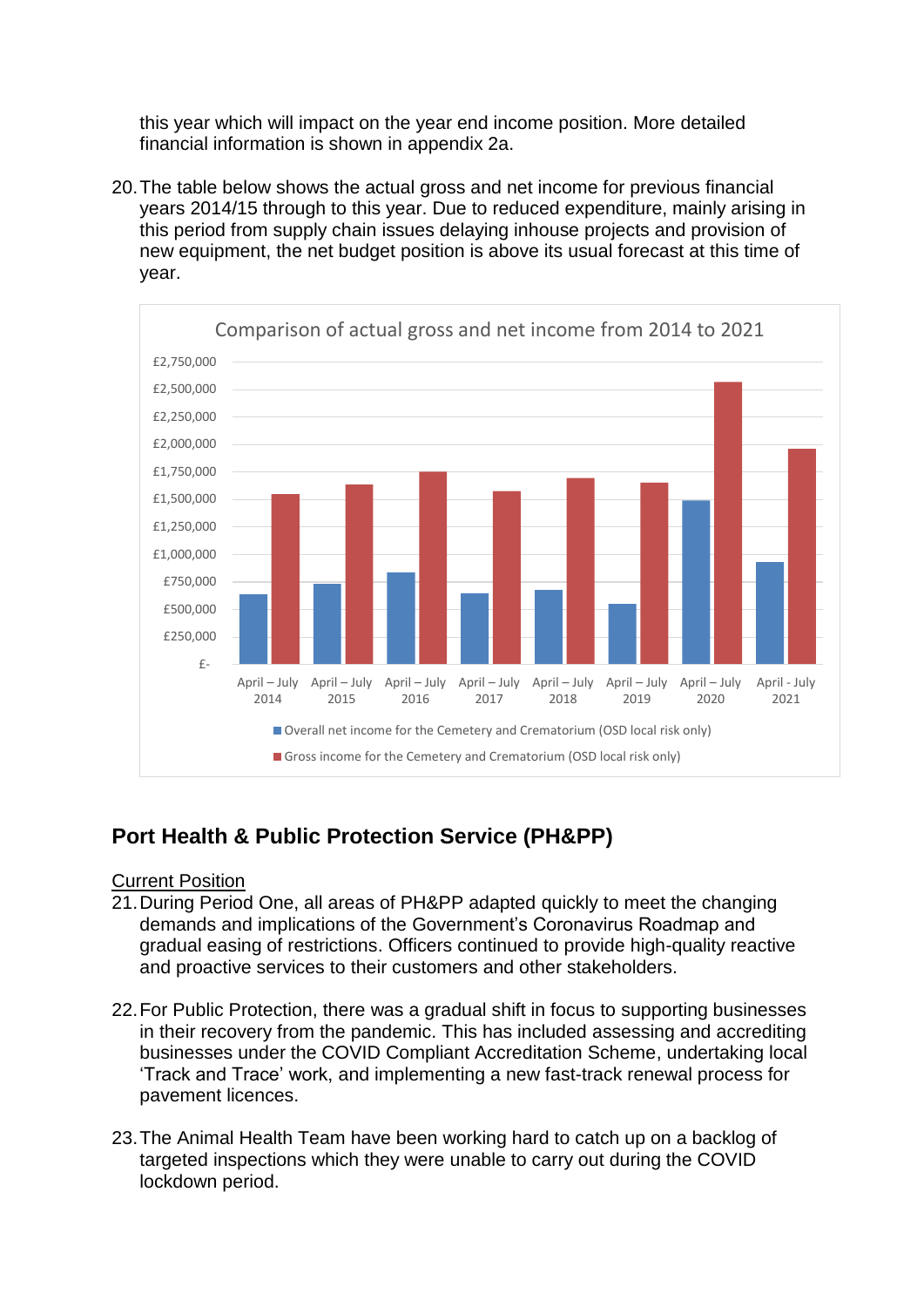- 24.Port Health and the Heathrow Animal Reception Centre continued to deal with the implications of Brexit. Preparations for the phased introduction of border controls on imports from the EU are ongoing. Government delayed the introduction of these controls by six months due to the impacts of COVID-19. Paperwork and prenotification checks on food and feed will now commence in October 2021, and physical checks will now commence in January 2022. Live animal checks will start in March 2022.
- 25.Some key achievements and examples of work undertaken during Period One are:
	- A prosecution taken by the Trading Standards Team against an 'accountancy' business led to a trial at Southwark Crown Court which found the company and its main Director guilty of fraudulent trading.
	- The Commercial Environmental Health Team devoted a significant amount of time to explaining the changing COVID-related requirements to businesses and ensuring that they remained compliant.
	- The Pollution Control Team continued to collaborate with TfL, utilities contractors and other local authorities to develop a single approach to managing TfL street works which will reduce disruption and disturbance to the public.
	- The Air Quality Team released an updated version of the CityAir App to provide more accurate data to the public on air pollution.
	- Heathrow Animal Reception Centre experienced one of the busiest periods in its history as staff dealt with many customers and pets arriving on repatriation flights and high numbers of rescue cats and dogs being imported for pets.
	- The Port Health Service has been impacted by increasing numbers of third country imports with the arrival of a new Far Eastern service at the Port of Tilbury.

## Financial Information

26.The end of July 2021 monitoring position for PH&PP is provided at Appendix 3d. This shows a net underspend to date for the Service of £619k (38%) against the overall local risk budget to date of £1.648M for 2021/22.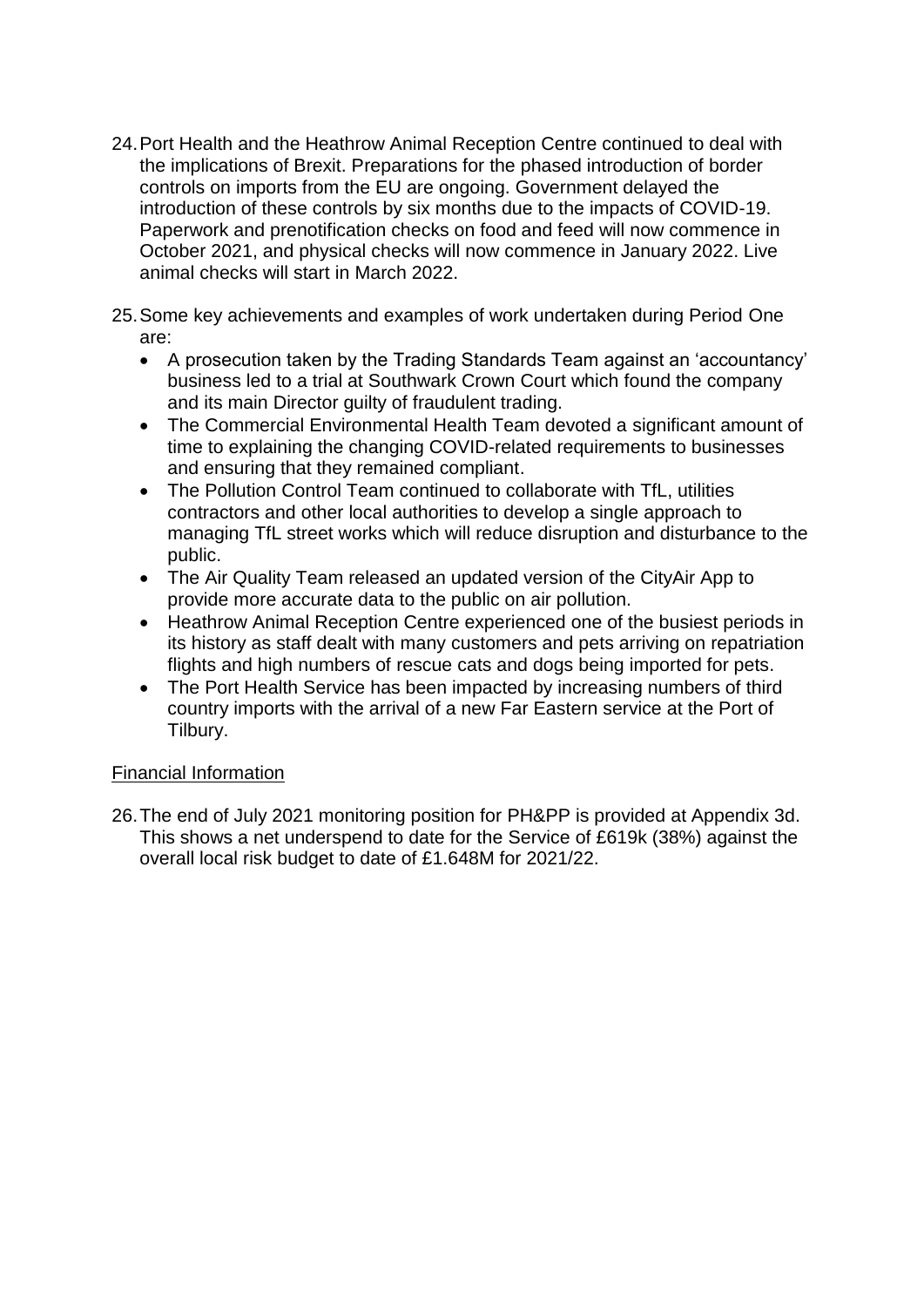

#### **Notes:**

1. Graph shows the actual local risk net position against the profiled budget to date for each Division.

2. A position above the baseline shows overall net income.

3. A position below the baseline shows overall net expenditure.

4. PH&PP total actual to date net exp of £1.029m is £619k under the profiled budget to date of £1.648m.

27.Overall, the Executive Director Environment is currently forecasting a year end underspend position of £227k (10%) for PH&PP.



#### **Notes**:

- 1. Zero is the baseline latest approved budget for each Division of PH&PP.
- 2. Graph shows projected outturn position against the latest approved budget.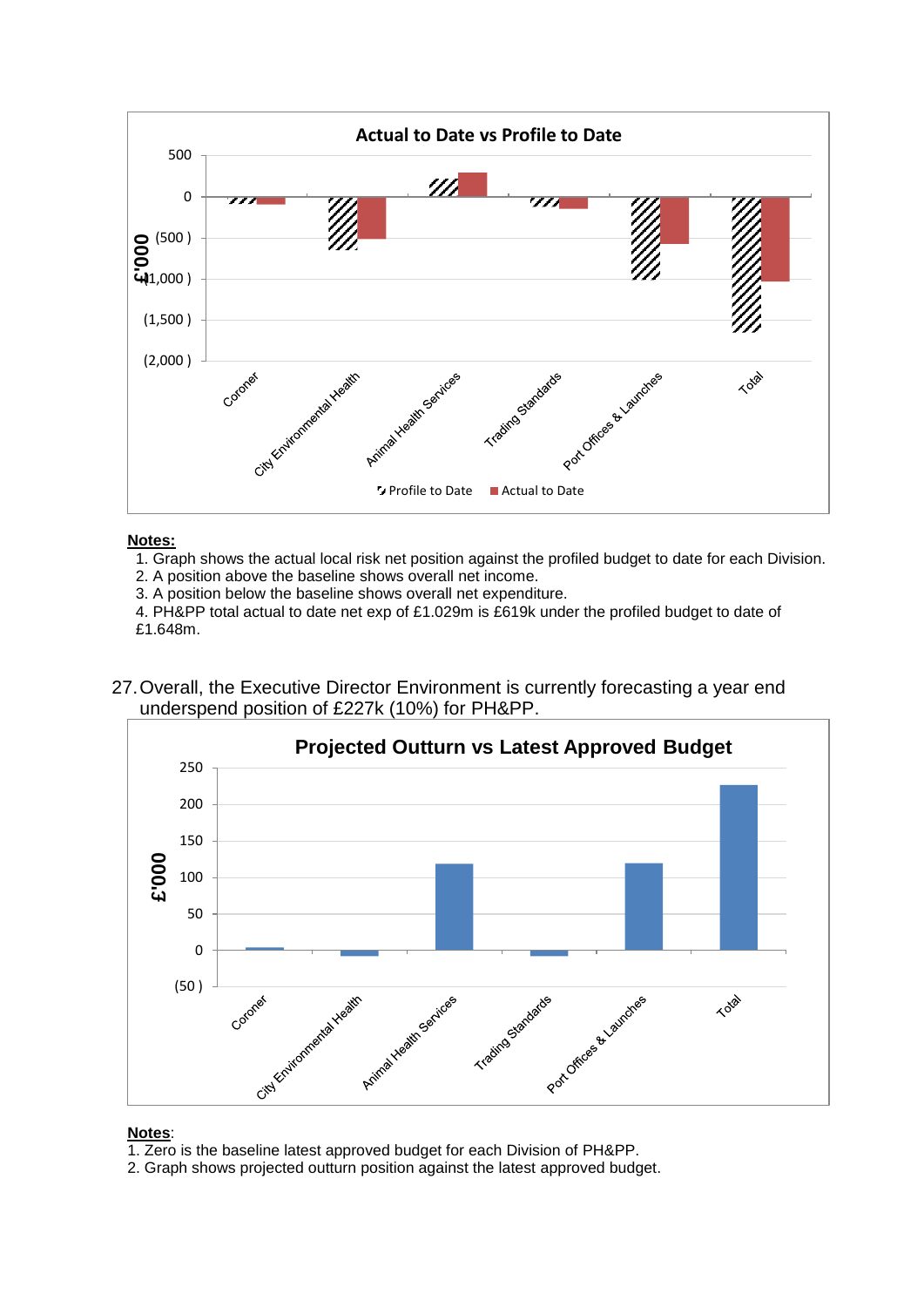- 3. A variance above the baseline is favourable i.e. either additional income or reduced expenditure.
- 4. A variance below the baseline is unfavourable i.e. additional expenditure or reduced income.
- 5. Overall, PH&PP is forecasting an underspend of £227k at year end.
- 28.The reasons for the significant budget variations are provided in Appendix 3d, which sets out a detailed financial analysis of each individual division of PH&PP relating to this Committee.
- 29.The better than budget position at the end of July 2021 is mainly due to additional income at the Ports and from the Construction/Deconstruction Levy, together with vacancies across the department.
- 30.The Executive Director Environment anticipates this current better than budget position will largely continue to year end, due mainly to additional income at the Ports and HARC. Current underspends from vacancies in established posts are expected to be offset by the required 12% savings, and delays in filling Brexitrelated vacancies at the Ports will be offset by a reduction in corresponding grant income.

#### **Corporate & Strategic Implications**

**Strategic implications –** The monitoring of key improvement objectives and performance measures links to the achievement of the aims and outcomes set out in the Corporate Plan 2018-23.

**Financial implications –** Financial implications are addressed within the earlier section of this report, with further detail included in the appendices.

**Resource implications –** None.

**Legal implications –** None.

**Risk implications –** The Risk Register for each service area includes any risks which are linked to the delivery of its High-Level Business Plan. A separate report on risk has been submitted to this Committee.

**Equalities implications –** None.

**Climate implications –** None.

**Security implications –** None.